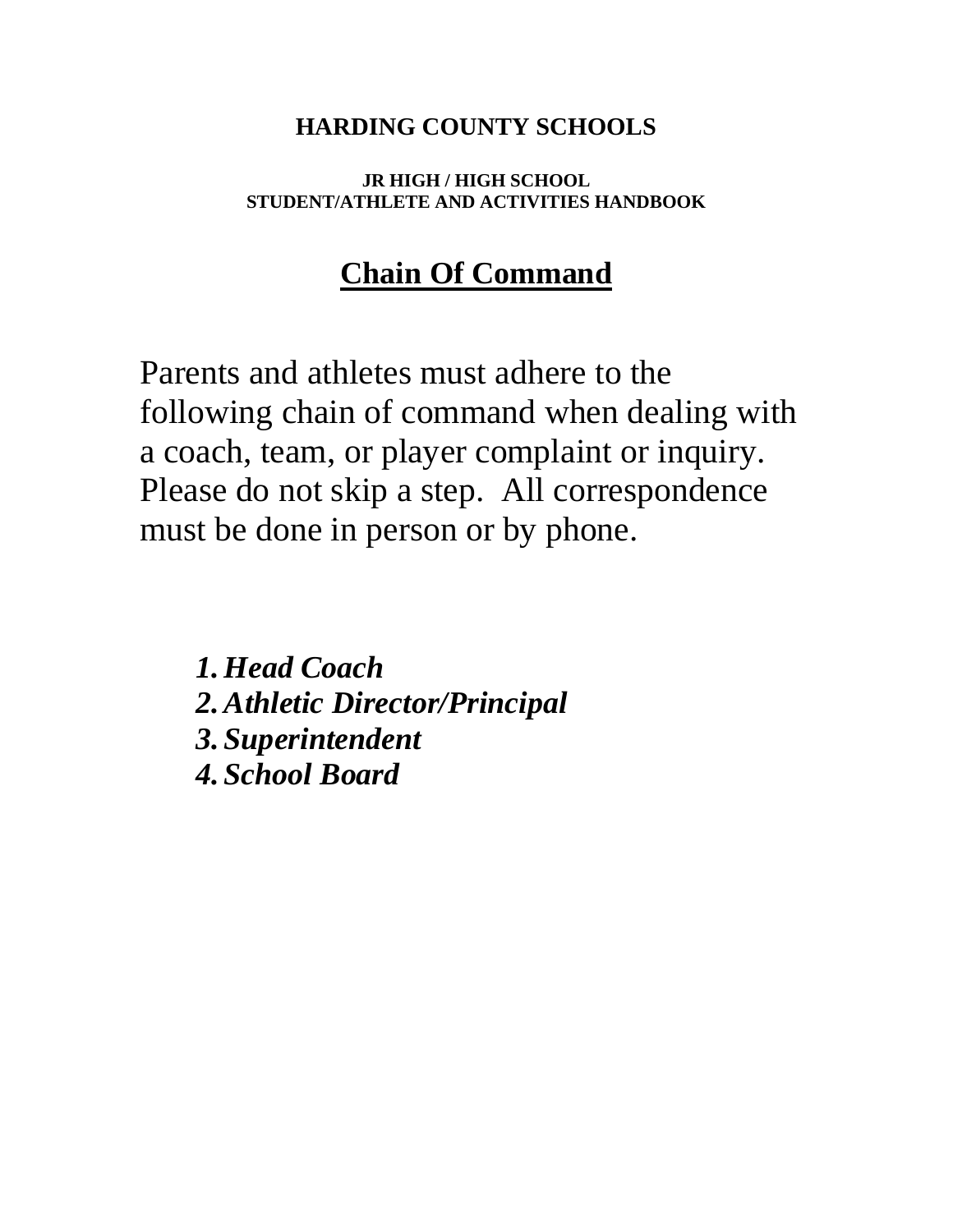#### **FORWARD**

The purpose of this handbook is to present student athletes, students that participate in other extracurricular activities, their parents, and all members of the activity staff with accurate, pertinent information that concerns students' participation in the Harding County School's extra-curricular programs. Expectations in regards to pre-season preparations, academic eligibility, training rules, appropriate attire, conduct, and transportation are contained herein.

It is to be stressed that the student, his/her parent(s), and all school staff are to acquaint themselves with the information in this handbook. These are rules by which all will play. Knowledge of the contents herein should result in the virtual elimination of hard feelings that come about when inappropriate requests are made and have to be refused due to policy.

Parents are to realize that the school is responsible for their child(ren) during school sponsored activities. The Board of Education, Administration, and Staff take this responsibility very seriously. Random, arbitrary decisions are not to be made if student safety is to be our uppermost concern. Parents should be partners with the school in ensuring that their child follows the rules, i.e. Observes the parameters defined in the following pages. In regards to the section on transportation, parents are to expect that their child will be using the transportation provided by the district, both to and from the activity. Any requests that vary from this expectation are to be cleared in advance in the interests of student safety, district/staff liability, and just plain old courtesy.

#### **PHYSICALS**

The state requires all student/athletes to have a yearly physical before beginning a sports season. This includes all students in grades 7-12 and any students in grade 6 that are participating in a junior high/middle school sport. Students may go to the Harding County Clinic or to other medical personnel who can examine the student and sign the physical from which allows the student to participate.

#### **INSURANCE/WAIVER**

All students who participate in interscholastic competition must be covered by accident insurance. If the student is covered under a family policy, a waiver is signed stating that the student is covered. If the student is not covered, the school distributes an insurance policy that is endorsed by the National Federation of State High School Association. The family may elect to purchase this coverage or find/purchase another. Please note, Harding County Schools is not in the insurance business. We only distribute the student accident forms. The school receives no financial incentive from insurance companies. Harding County School carries catastrophic insurance on all student athletes.

#### **CONSENT FOR MEDICAL TREATMENT**

Parents are required to sign a consent form for their student athletes. This consent allows the supervising district employee to authorize any necessary medical treatment in the event of an accident or other unforeseen mishap. Students participating in other activities may require a medical consent form also.

#### **ACTIVITIES POLICY**

#### **CONCUSSION/IMPACT TESTING**

All students who participate in interscholastic competition must take the concussion/impact test provided by the Harding County School District before they are allowed to participate in any interscholastic sport including practice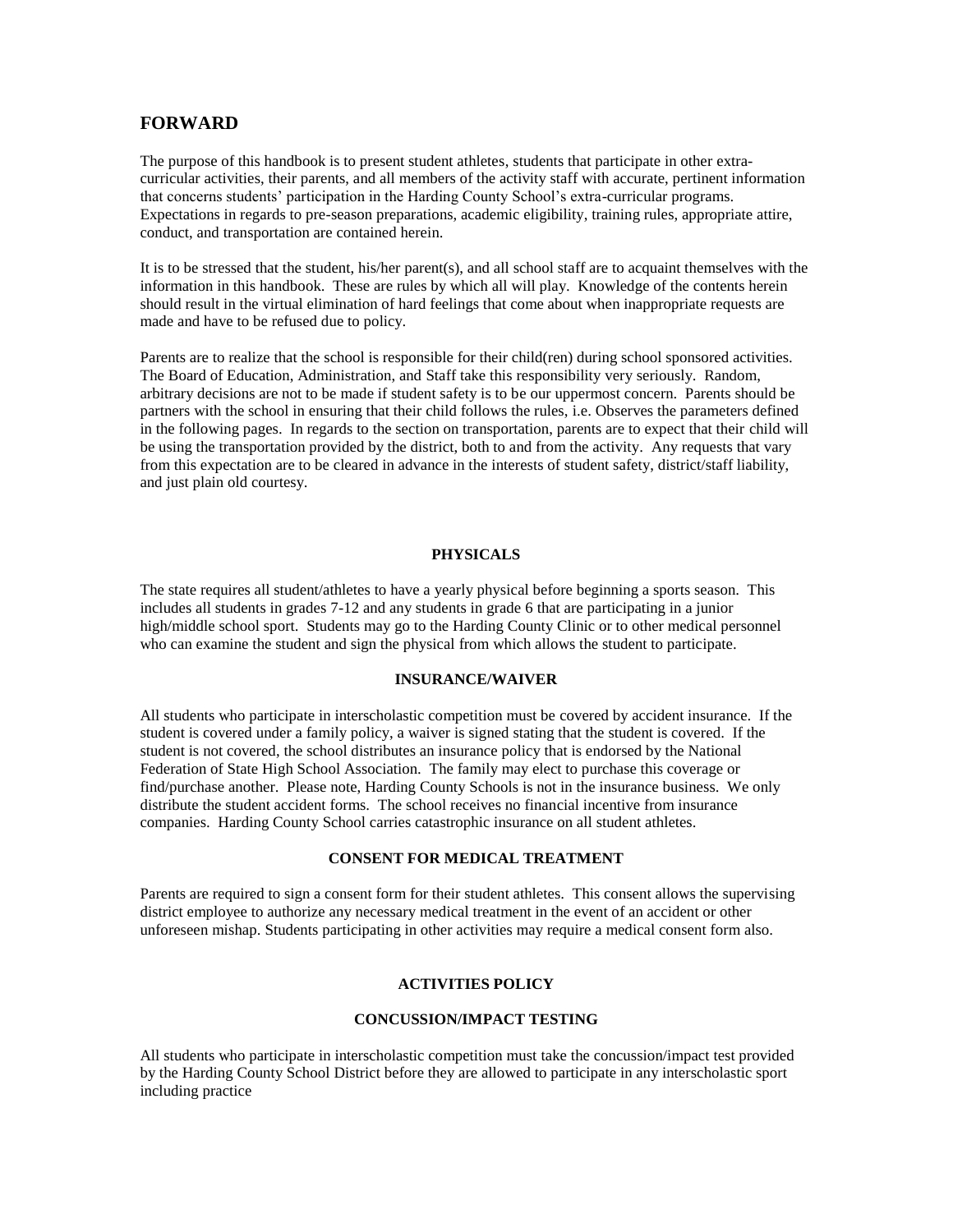#### **REMOVAL AND RETURN-TO PLAY POST CONCUSSION**

The Harding County School District will follow the SDHSAA policy on concussions. More specifically, removing a student/athlete from play and return-to-play post concussion. In addition, the licensed health care provider the parent(s) chooses to take their student/athlete to for care, will have complete discretion on when that student/athlete returns to play and the guidelines to be followed when they return. Furthermore, Harding County School District will not allow participation in any activity post concussion until they get a release from a licensed health care provider.

#### **HARDING COUNTY RANCHER CODE OF ETHICS**

Students involved in any athletic programs are under the full direction of the coach along with his/her assistants. Students are expected to abide by the rules and regulations set up by their coaches. Failure to abide by the rules is sufficient cause for a student to be dismissed or dropped from a sport.

No student will be permitted to practice without a physical examination, proof of insurance or insurance waiver and a medical consent form.

All SDHSAA policies and procedures will be followed and conformed to along with the Harding County High School policies. The Harding County Code of Ethics is in effect from the first day of VB/FB practice in August until the Sunday morning (12AM) following the state track meet. Every student/athlete must abide by these rules throughout the school year regardless of what sport they participate in. *\*Note: Example-If a student only participates in basketball and no other sport, they will start following* 

*the code of ethics on the first day of VB/FB practice in August and will continue to follow the code of ethics until the Sunday morning(12AM) following the state track meet. In other words, training rules last all year long, no breaks between seasons!!*

*All discipline will carry over to the following sport and school year if the consequences have not been met by the end of the previous season/school year. In order for a student to carry out the discipline they must be out for the activity within the first week of the season and continue in the activity until after the state tournament or until the team is eliminated from further competition.* 

These rules are the minimum and may be strengthened by the individual in charge of the activity. Activities under the Rancher Code of Ethics are, but not limited to the following:

| <b>Girls Sports</b>  | <b>Boys Sports</b>   | <b>Other Activities</b> |
|----------------------|----------------------|-------------------------|
| <b>Cross Country</b> | <b>Cross Country</b> | Band                    |
| Basketball           | Football             | Chorus                  |
| Volleyball           | <b>Basketball</b>    |                         |
| Track                | Track                |                         |
| Cheerleading         | Wrestling            |                         |
| Golf                 | Golf                 |                         |

#### **1. Controlled substances or marijuana:**

Athletes will follow SDCL 13-32-9. This law is provided in detail at the end of this handbook.

In addition, any student who needs to serve discipline concerning this section during an activity season will also be ineligible for all post-season awards that are given through the school for that activity where the discipline was served. This can and will include awards voted on by outside agencies.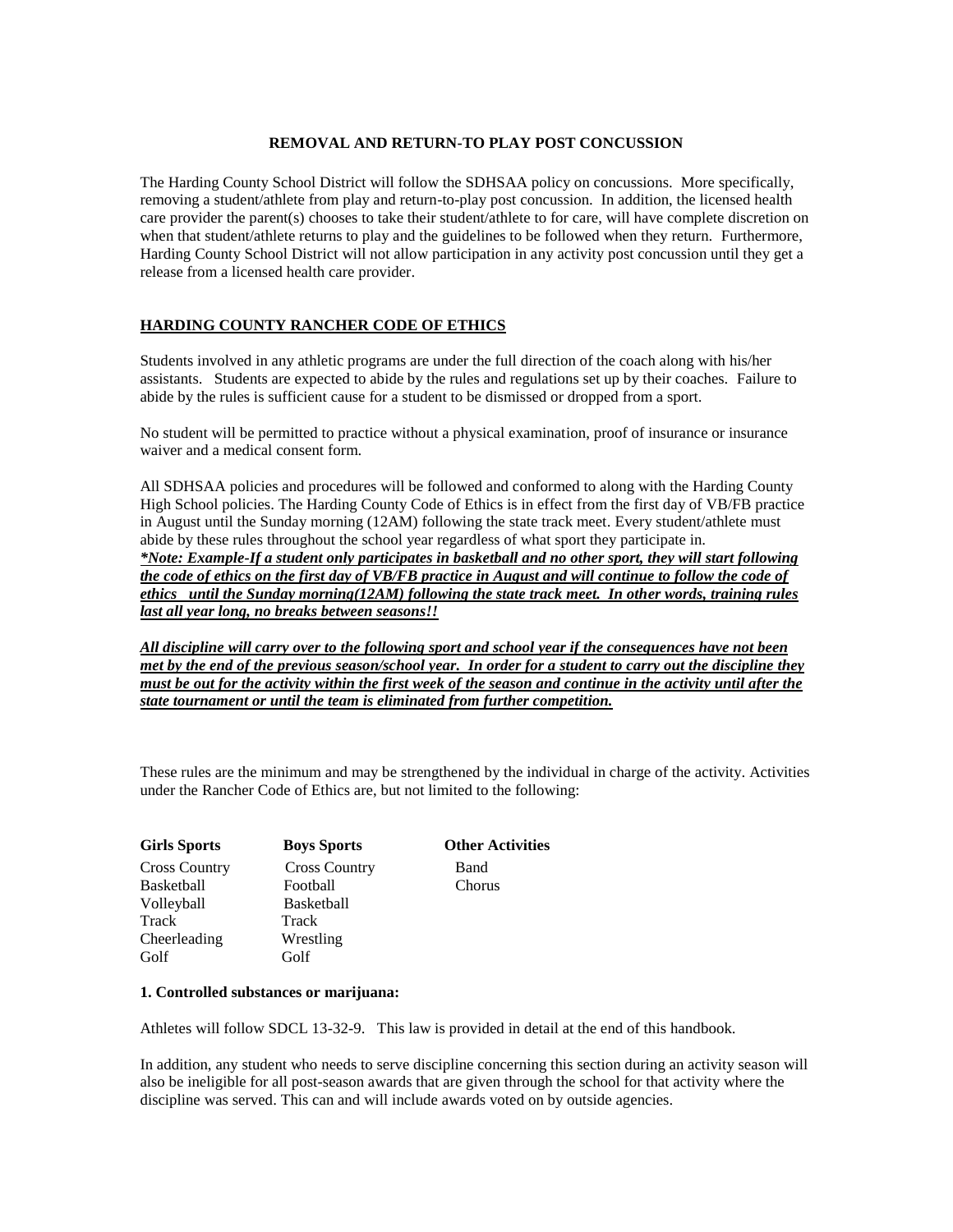**2. Drugs, Drinking, Tobacco: The use, possession, acquiring, delivering, or transportation of tobacco, and/or alcohol is not allowed. Also, no student will be present at parties where alcoholic beverages are being served or at drinking establishments (bars). This does not include restaurants that serve alcohol to consenting adults. Confirmed violations can include self incrimination and or a report from an adult, staff member, or student that has been investigated and confirmed to be true by administration.**

#### *Refer to discipline matrix on back page of this handbook for consequences for first, second, and third offenses.*

#### **3. Academic Eligibility**:

Starting the third week of each quarter (September, November, January, & March), grades will be posted by 9:00 am, Monday morning on DDN campus. Teachers shall take a minimum of two grades per week in each class. Any student, who is below 70% in any class, will be ineligible for all games or performances starting immediately from that Monday through Saturday and until all grades are above an "F". Ineligible students shall be allowed to practice, or complete team or group assignments, but will not be allowed to participate in activities or competitions. *Furthermore, the ineligible student(s) may not be allowed to travel with the team if the traveling causes the student(s) to miss any part of the school day. This includes playoffs and state tournaments.* The principal will provide for the notification of students, coaches, or program sponsors/directors of ineligible students on a weekly basis. If a student fails a class at the end of a quarter, they will be ineligible for the first two weeks of the next quarter. In addition, if a student fails a class at the end of the first 18 weeks/1<sup>st</sup> semester (December) or second 18 weeks/ $2<sup>nd</sup>$ semester (May), they will miss the first four weeks of the next event they participate in starting with the first practice after the semester. This penalty will carry over from the previous year. **\****Note- The principal will determine eligibility and procedure in situations that may not be fully addressed in this eligibility policy. The principal's decision may be appealed to the superintendent. The superintendent's decision may be appealed to the Board of Education*.

#### **4. Extra Curriculars and Absences**:

In order to participate in a *HOME* performance/activity, the student must be at school the day of the performance/activity for at least four(4) periods when the activity is after school. If the performance is **AWAY** and *the bus leaves before the school day ends*, the student must be in school the day of the performance/activity for at least 4 periods. *Example: Basketball game in Dupree and the bus leaves at 1:00(6th period) the student must be at the beginning of his/her 3rd period class.* **If any performance begins during the school day** (Example: Track meet starting at 1:00) the student

must be at school for at least four (4) periods the **day prior** to the performance or activity. *Example: Track meet is on Tuesday at 1:00 and bus leaves at 10:00. The student must be in school for at least four (4) periods on Monday to be able to attend the track meet on Tuesday.* Class periods will not roll over to the next day. *Example: Student comes for 7th and 8th period on Monday and 1st and 2nd period on Tuesday before bus leaves at 10:00 for track meet. This does not constitute 4 periods.*

This includes excused absences such as sickness, medical appointments, work, family outings, etc. Events including the following; funerals, weather related incidents, and other family/medical emergencies can be excused if cleared with the Principal prior to the athletic event. **Administration does have the right to ask for a note from a medical professional to verify any absence.**

#### **5. Curfew**:

All athletes are to be home by 10:30 pm each night and the night before an activity, except on weekends when that time will be 11:30 pm (Example: if a contest is held on Saturday, the curfew on Friday night will be 10:30 pm). Confirmed violation of curfew will result in a 1 game suspension from the team. The second confirmed violation of curfew would result in 3 weeks or 3 games (whichever is longer) suspension from the team. The third confirmed violation will result in removal from the team. *\*Note*- *If the student is under the direct supervision of their parent(s) or legal guardian, there will be no violation of curfew.*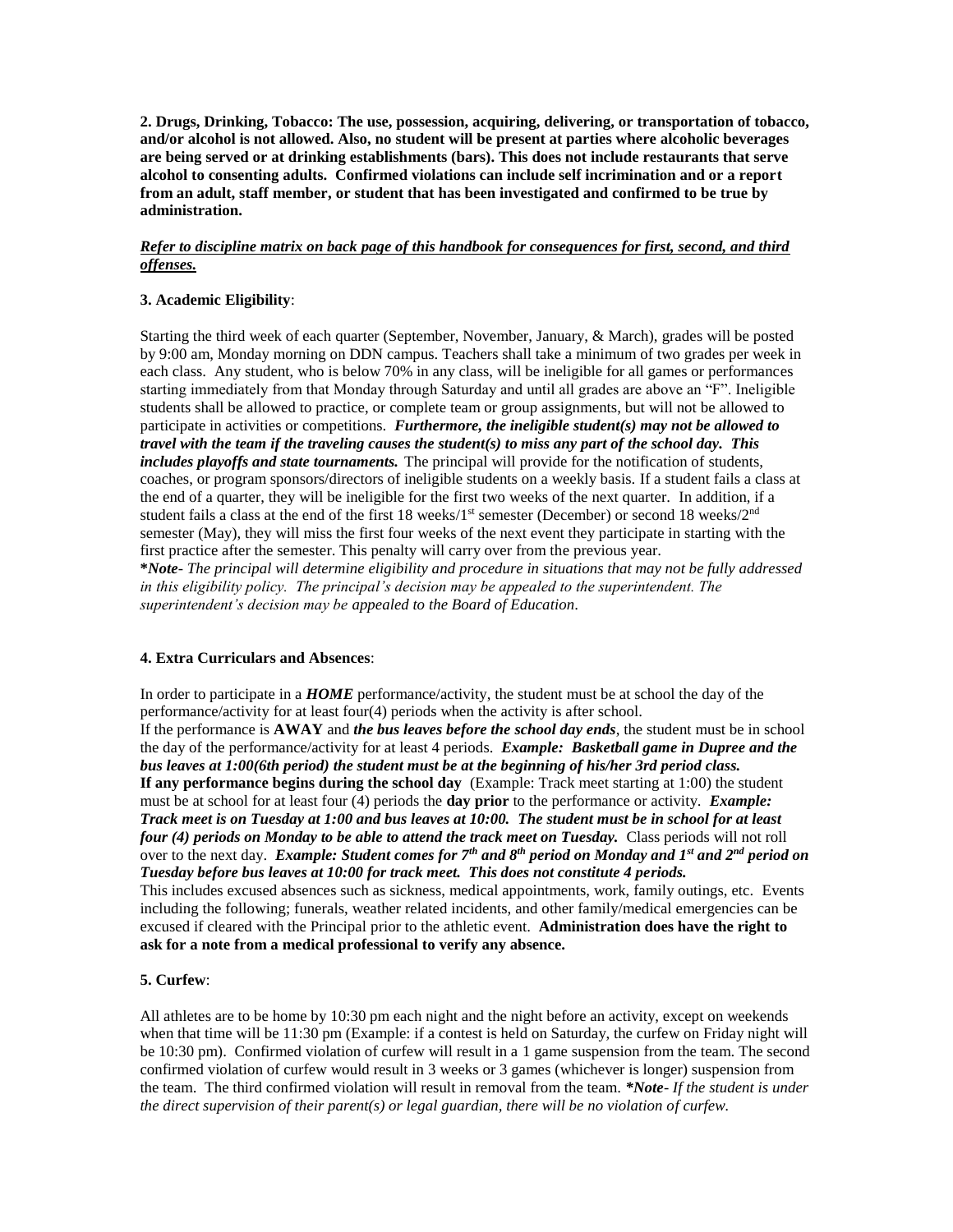#### **6. Dress Code:**

Participants must dress appropriately for all school sponsored activities, including activities the participant is not involved in. If your apparel is considered to be inappropriate you will be asked to change it. The school dress code will be enforced by all athletic coaches and supervisors.

#### **7. Conduct**:

Student/Athletes must not only maintain the required academic standards, but also proper standards of conduct both in and out of school. Any student/athlete guilty of misconduct such as stealing, inappropriate behavior as defined by the AD and Coach, willful destruction of property or disregard for school authority will be subject to discipline determined by the coach, principal and athletic director. This could be a suspension from an event/activity for an undetermined length of time. A student/athlete must pay for any abnormal damages to school issued equipment.

#### *Refer to discipline matrix on back page of this handbook for consequences for first, second, and third offenses.*

#### **8. Due Process**:

Students who are accused of misconduct are entitled to a due process hearing with the personnel involved with their activity and an administrator.

Adopted by Harding County School Board-May12, 2008

#### **Semester/Final Tests & Activities**:

There will be no activities scheduled on December 17 & 18 as well as May 18 & 19 which are scheduled semester/final test days. Activities may be scheduled on December 19 and May 20 as long as the activity does interfere with the semester/final test schedule (Example: Activity will take place and bus will leave after 1:00 on December 19 and May 20).

#### **APPROPRIATE DRESS / BEHAVIOR**

Students that participate in extra-curricular activities are Harding County's most prominent community representatives. They have a responsibility to dress and behave in an exemplary manner.

In terms of behavior, the student handbook defines most inappropriate activities and will be followed by students at athletic contests and other activities. More important here, is to define appropriate behaviors for the student athlete. First, student athletes treat opponents with respect, i.e. shaking hands, etc… Second, student athletes respect the judgment of officials, coaches, and the other team to conduct a fair and positive contest. Finally, the student athlete accepts his/her responsibility and serves as a positive role model for all the community.

In terms of attire, inappropriate student dress is defined in the handbook. Although coaches will be in charge of dress for game-days including whether they want the team to dress up, wear team travel uniforms, etc. Finally, during late fall and winter, all bus students must travel with appropriate winter gear. Students should bring a heavy coat, winter footwear, hats, mittens/gloves, and any other clothing necessary in the event of a breakdown or temperamental heating system.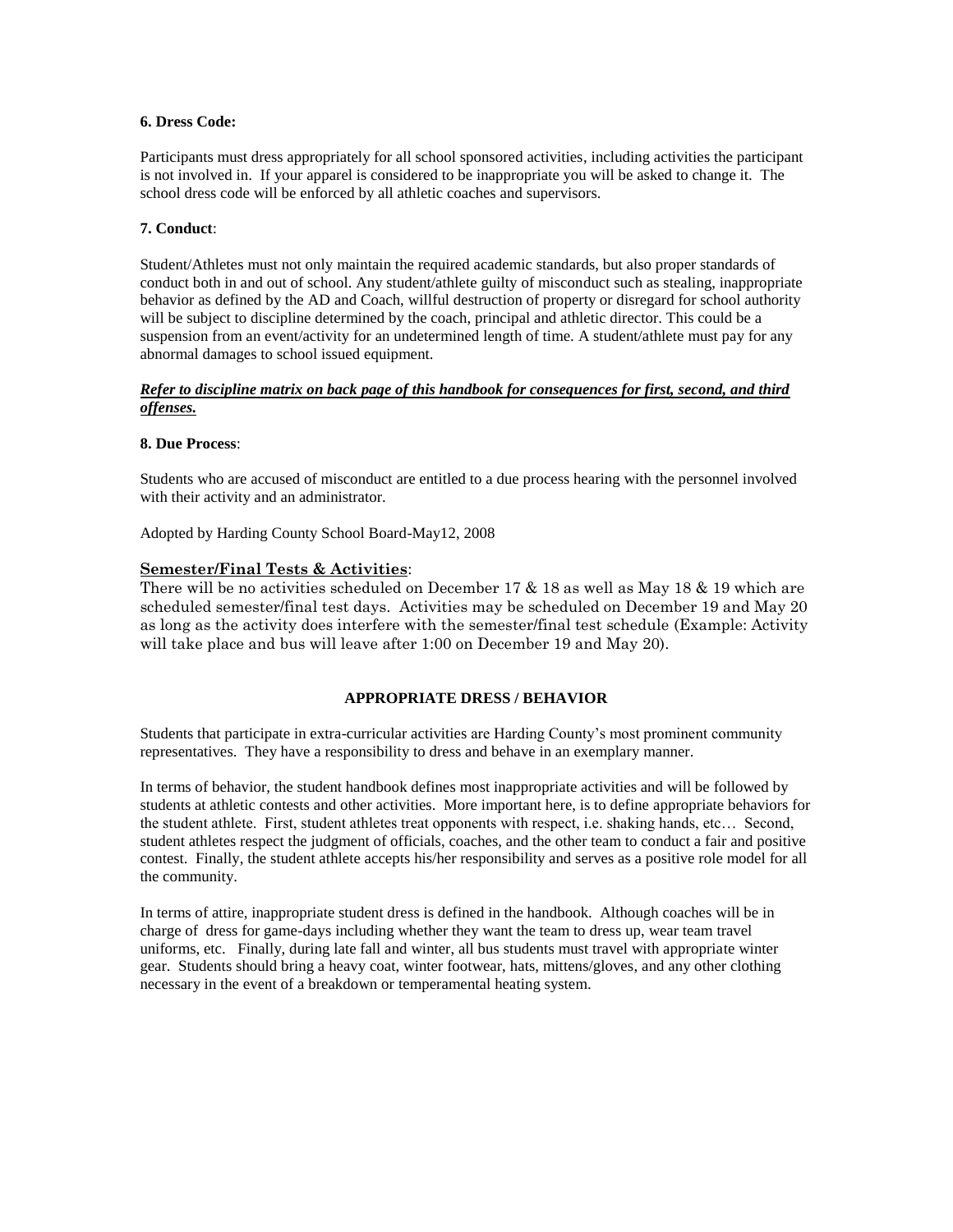#### **TRANSPORTATION**

This single item, transportation, has caused more misunderstanding than any other in this booklet. For this reason, transportation will be fully examined and a number of examples set forth. According to the student handbook, "All students going on school trips will be transported by school authorized transportation. Students must go and must return in the bus or car assigned by the faculty member in charge. Exceptions will be made only with advance notice from administration, parent, or coach. Students will not be allowed to ride home from a performance or activity with anyone other than a parent.

Advanced permission must be requested by the parent or guardian and granted by the advisor, coach, or Principal." Specifically, here are the expectations defined by the handbook:

Students are expected to ride to and from the event in the assigned transportation. In team sports, this means the bus.

If there is a reason for a parent to alter this arrangement, he/she must talk to the person in charge prior to the bus leaving. In other words, if the student will not be riding the bus to the event, and these are rare, then the advisor, coach, or Principal should be contacted before the bus leaves for the event. If the student will not be riding home on the bus, then the parent should talk with the advisor or coach prior to the bus leaving for home. The Principal and coach/advisor are working under the assumption that the student is riding. No contrary action should be taken without the appropriate advisor or coach, as described above, being contacted directly by the parent.

Student athletes will not be allowed to ride home with anyone but their parents. Any exceptions to this need to be cleared well in advance through the advisor, coach, or Principal. Examples of when this exception may be approved, a) If the student athlete would be traveling with a mature adult, 18 years or older, for reasons such as: medical appointment, college visitation, to meet with the student's family that is not in Harding County, other reasonable appointment. b) If the student athlete is traveling with another (adult) family member for reasons similar to those stated above.

Picking up student athletes on the way to the event or dropping student athletes off along the way requires explanation to the trip to advisor/coach by the student. Example: The student lives south of Reva and the bus is traveling to Bison. The student would tell the coach he/she was to be picked up/dropped off at Reva. It is the student athlete's responsibility to inform the coach that he/she is to be dropped off. The Principal's authorization is not required. Using the same scenario, if the team leaves before the school day is complete, and the student needs to drop off a vehicle at Reva, he/she must get permission from the Principal to drive to Reva. The bus would then drop him/her at the vehicle in Reva on their return. NO other student(s) will be allowed to ride with the student driver to any drop off point. If a student is to be dropped off after an event with a student driver, the coach will need permission from both parents (student driver and passenger). Furthermore, the school district will no longer pick-up or drop-off students along the highway at driveways, etc. The traffic has become too busy and unpredictable to do this. The following will be the designated pick-up and drop-off locations;

North: Ludlow School parking lot South: Crow Buttes Store parking lot East: Reva Store parking lot

Though not expressly stated in the handbook, part of the team aspect of sports is traveling as a team. Parents should resist requesting that their children be transported in any other manner. Comfort and convenience are to be carefully weighed with the concern to develop the team philosophy. "In victory and defeat, in practices or event, in school and on the bus, we are a team."

Finally, most parental requests are honored but this is not the "given", that is sometimes assumed. The school cannot release its liability for the student without certain conditions being met. This is in the best interest of the student, parent, school, and community. Meeting these conditions, as described above, is not convenient, nor is it meant to be. The student's best interest is to be protected by the district when the student is on school time. This includes all school sponsored activities and transportation required.